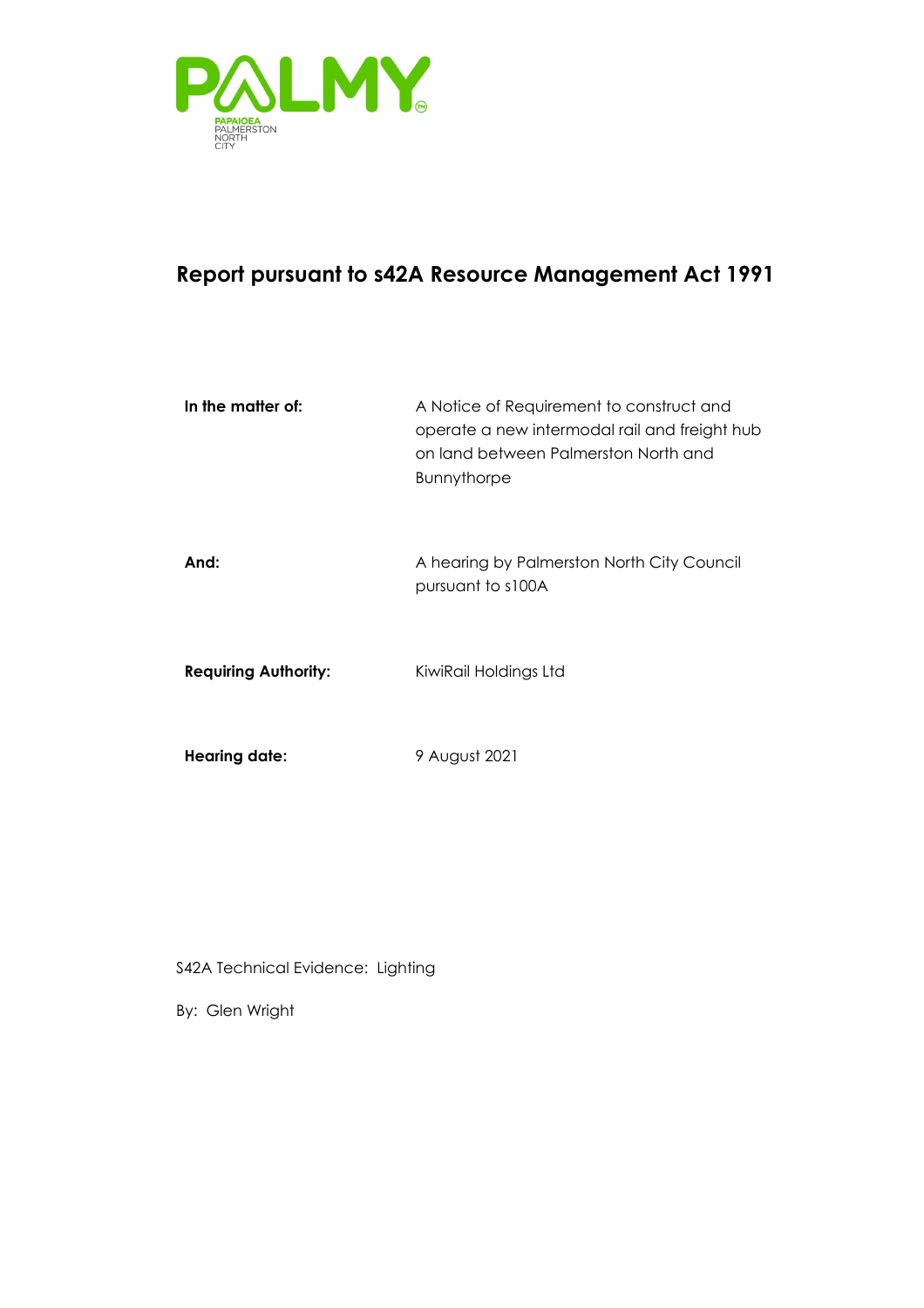# <span id="page-1-0"></span>**1 Executive Summary**

- 1. PNCC DP, section 12A, R14A.4.1 Permitted Activity, Performance Standards (f)I requires compliance with section 11, R11.6.1.1(a)(VI), which in turn requires *All exterior lighting must be designed and installed to ensure compliance with AS Standard 4282.* The standard has been recently superseded by AS/NZS 4282:2019 - Control of the obtrusive effects of outdoor lighting. Therefore, compliance with the recommendations of AS/NZS 4282:2019 is the appropriate standard for light effects.
- 2. The Stantec Preliminary Lighting Design Report has assessed the obtrusive light effects in accordance with the recommendations of AS/NZS 4282:2019 and its recommended limits for Lighting Environmental Zone A2. The limits for Zone A2 are those for rural sparsely inhabited rural and semi-rural area, they are lower than the limits for Zone A4 that would apply to the industrial environment. Therefore, they are applying the lowest limits across all surrounding dwellings and roads.
- 3. While the Stantec Preliminary Design Report shows that their preliminary lighting design does not fully comply with AS/NZS 4282:2019, particularly with respect to glare, Stantec do state that this glare can be mitigated in the lighting detailed design.
- 4. If compliance with the recommendations of AS/NZS 4282:2019 is a condition of NoR for the lighting, then the lighting effects would be acceptable under the PNCC DP.
- 5. Provided the lighting detailed design complies with the recommendations of AS/NZS 4282:2019 for Zone A2 it is my expert opinion that the lighting effects will be less than minor.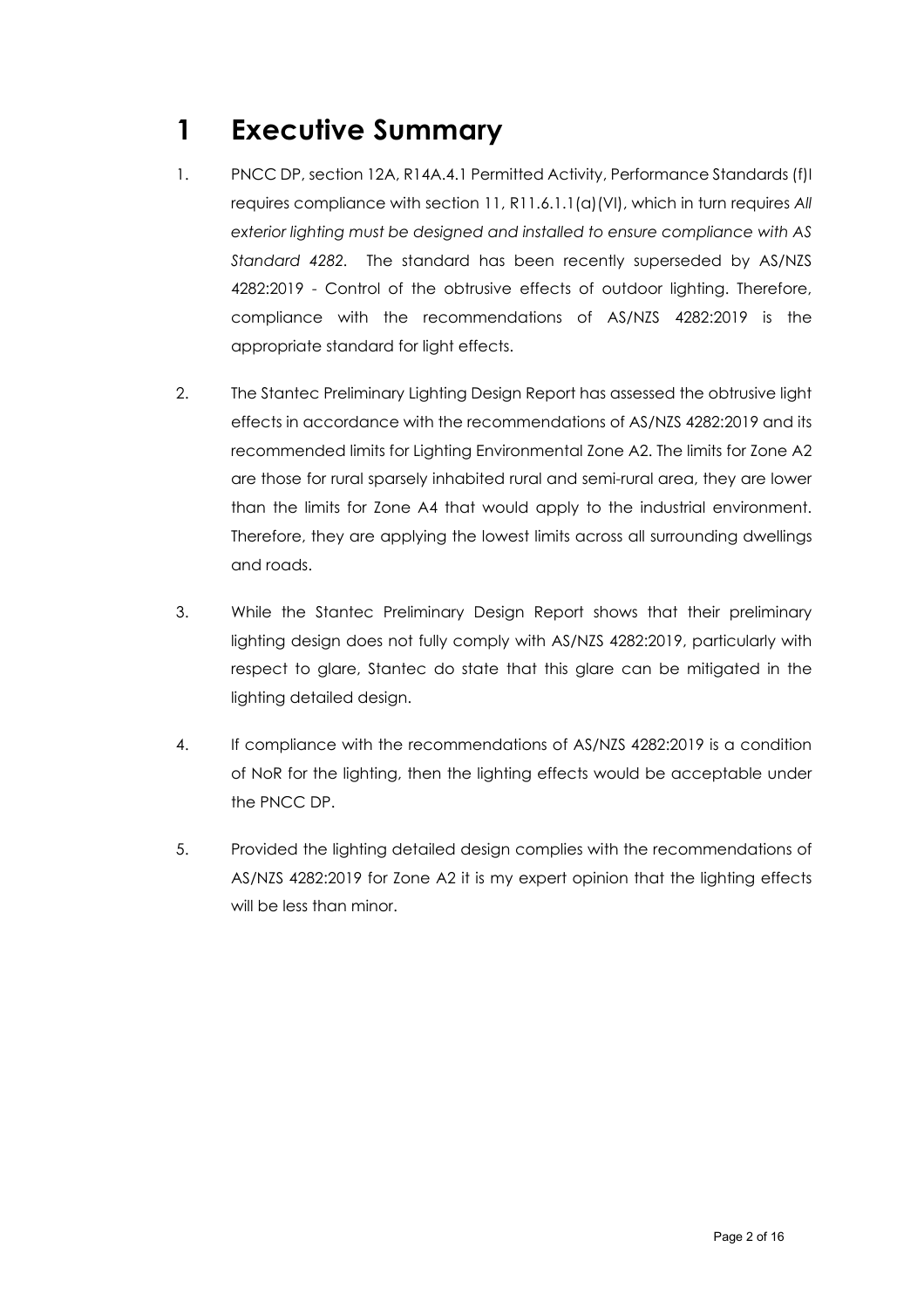## **Contents**

| $\mathbf{1}$     | <b>EXECUTIVE SUMMARY</b>                    |                         |
|------------------|---------------------------------------------|-------------------------|
| $\mathbf{2}$     | <b>INTRODUCTION</b>                         | 4                       |
| 2.1              | <b>Expert Witnesses - Code Of Conduct</b>   | $\overline{\mathbf{5}}$ |
| 3                | <b>BACKGROUND AND SCOPE OF EVIDENCE</b>     |                         |
| 3.1              | <b>Background</b>                           | $\sqrt{5}$              |
| 3.2              | <b>Scope of evidence</b>                    | $\pmb{6}$               |
| 3.3              | <b>Reports and material considered</b>      | $\boldsymbol{6}$        |
| 3.4              | Site visit                                  | 6                       |
| 3.5              | <b>Statutory Context</b>                    | 7                       |
| 4                | <b>EXISTING ENVIRONMENT</b>                 | $\overline{\mathbf{z}}$ |
|                  | 5 DATA COLLECTION AND ASSESSMENT TECHNIQUES | 8                       |
| $\boldsymbol{6}$ | <b>PROJECT EFFECTS</b>                      | 8                       |
| 6.1              | <b>Construction Phase Effects</b>           | 10                      |
|                  | <b>6.2 Operational Phase Effects</b>        | 10                      |
|                  | <b>7 MITIGATION</b>                         | 11                      |
| 8                | <b>REVIEW OF SUBMISSIONS</b>                |                         |
| 9                | <b>DRAFT REQUIREMENT CONDITIONS</b>         | 13                      |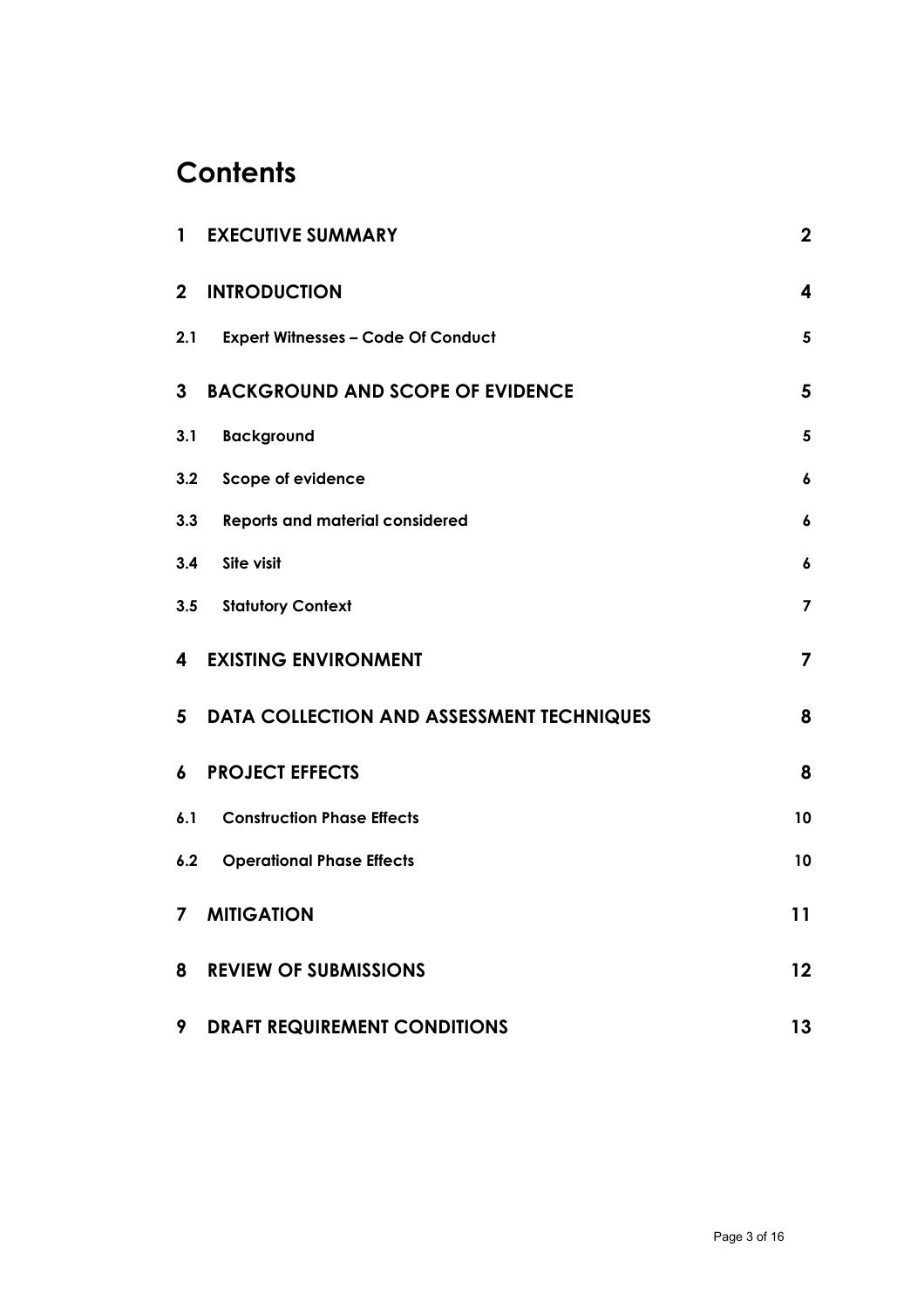## <span id="page-3-0"></span>**2 Introduction**

- 6. My full name is Glen Andrew Wright. I hold the qualification of Registered Engineering Associate and am a member of Engineering New Zealand and Associate Member of the Illuminating Engineering Society of Australia and New Zealand.
- 7. I am a Principal of Stephenson & Turner New Zealand Limited (S&T), an architecture and engineering consultancy, I have 30 years of experience in lighting.
- 8. I have prepared this evidence on behalf of the determining authority, Palmerston North City Council, in relation to the Notice of Requirement (NoR) for the KiwiRail Regional Freight Hub ("the Freight Hub") lodged by KiwiRail Holdings Ltd ("KiwiRail"). I understand that my evidence will accompany the planning report being prepared by the determining authority under section 42A of the Resource Management Act 1991 (the "Act").
- 9. I have extensive experience in the assessment of the environmental effects of lighting, which is backed up by my extensive experience in the design of low impact outdoor lighting for prisons, stadiums, sports fields, tennis courts and urban spaces. I am the recipient of six National Lighting Design Awards.
- 10. I have assessed the environmental effects of many aspect of artificial and natural light which have included reflected glare, signage, digital billboards, navigation warning lights, stadium lights, sports field lights, pathway lights, carpark lights, bridge lights, Transmission Gully lights, America's Cup Village lights and Eden Park concert lights.
- 11. I am an expert on the effects of outdoor artificial light on sky glow and its effects on the quality of views of the night sky. I recently assisted South Wairarapa District Council with their plan change and new lighting standards to meet the International Dark-Sky Associations requirements for the proposed Wairarapa International Dark Sky Reserve.
- 12. Recent lighting environmental effects assistance provided to Palmerston North City Council includes Colquhoun Park Softball Lights and Central Energy Trust Arena Speedway Pits and Cuba Street Plaza. My experience with the assessment of effects for Colquhoun Parks new softball lights is of particular relevance to this NoR as it involved 25 and 27 metre high light towers, close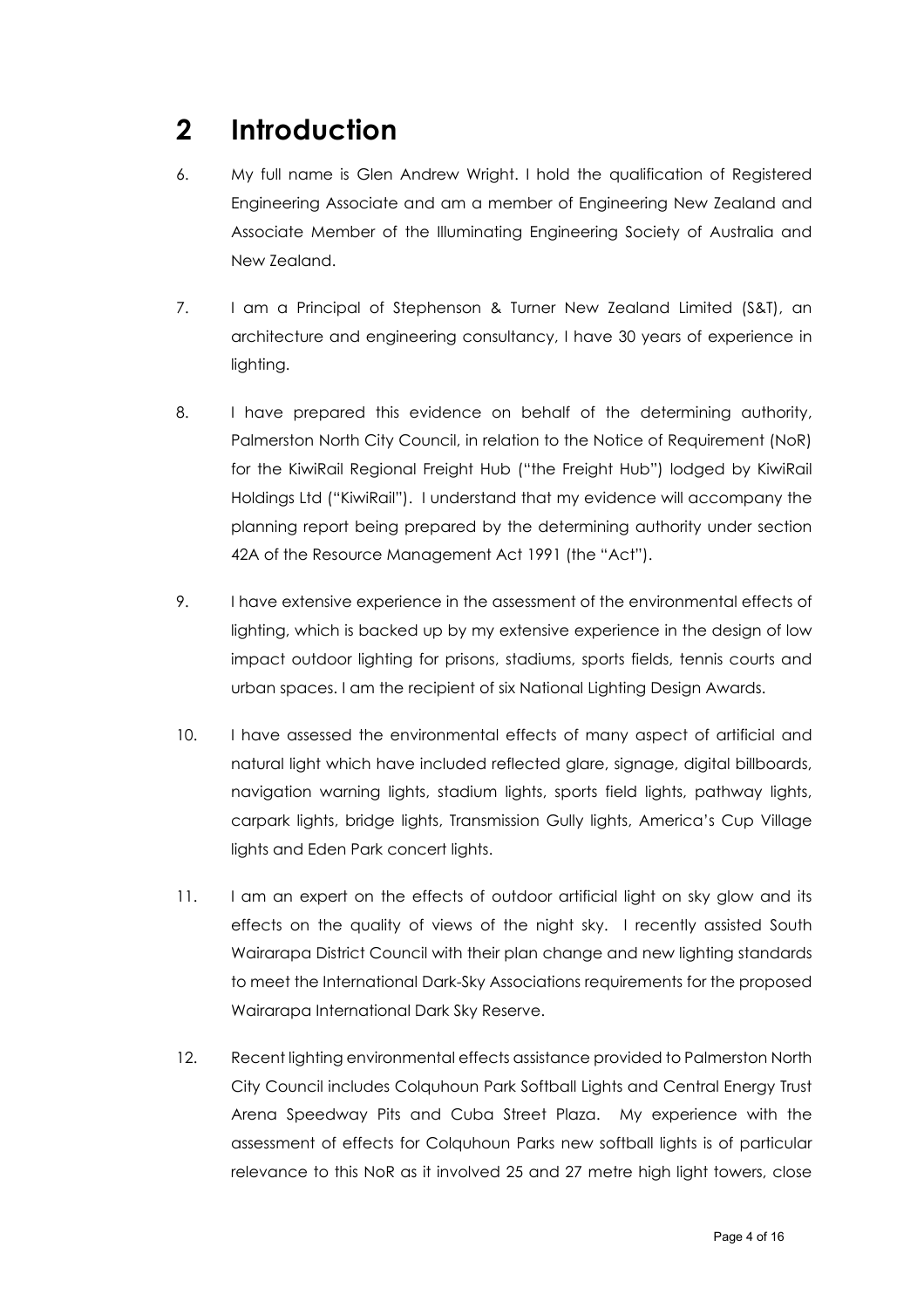proximity to residential dwellings, roads and required assessment of effects on Palmerston North Airport, aviation and skyglow.

### <span id="page-4-0"></span>**2.1 Expert Witnesses – Code Of Conduct**

13. I confirm that I have read the Code of Conduct for Expert Witnesses in the Environment Court Practice Note 2014 and that I agree to comply with it. I confirm that I have considered all the material facts that I am aware of that might alter or detract from the opinions that I express, and that except where I state I am relying on information provided by another party, the content of this evidence is within my area of expertise.

## <span id="page-4-1"></span>**3 Background and Scope of Evidence**

### <span id="page-4-2"></span>**3.1 Background**

- 14. KiwiRail is seeking to designate approximately 177.7 hectares of land between Palmerston North Airport and Bunnythorpe for a new Regional Freight Hub.
- 15. The Freight Hub will consist of a centralised hub incorporating tracks, marshalling yards, maintenance and service facilities, a train control and operation centre, freight handling and storage facilities (including for logs and bulk liquids), provision of access, including road and intersection upgrades where required, and specific mitigation works including noise walls/bunds, stormwater management devices and landscaping. In addition, the North Island Main Trunk rail line will be relocated to sit within the new designation area and directly adjacent to the Regional Freight Hub. The activities that take place at KiwiRail's Tremaine Avenue freight yard (apart from the passenger terminal and the network communications centre) will be relocated to the new site to form part of the new Regional Freight Hub.
- 16. A detailed description of the Project is set out in 6.3 of the AEE submitted by the applicant and a summary description in the s42A Planning Assessment.
- 17. Lighting is proposed for the internal access roads, carparks, and outdoor operational areas. Internal access roads and carparks will be designed to lighting levels recommended in AS/NZS1159.3.1:2020 1158.3.1 (Part 3.1) – Pedestrian area (Category P) lighting – Performance and design requirements. Operational areas will be designed to lighting levels recommended in E-ST-EL-0131 – Traction and Electrical Standard.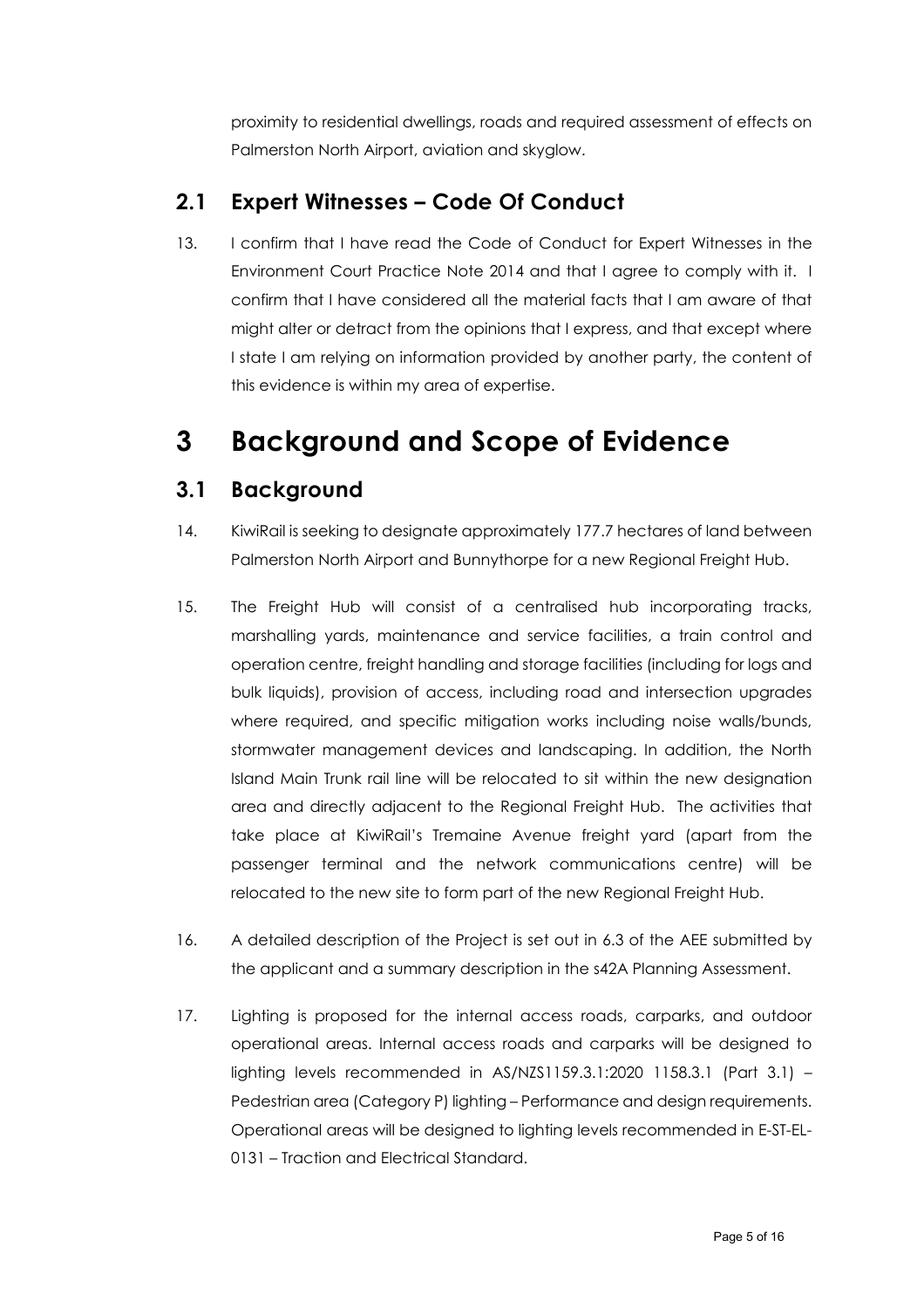### <span id="page-5-0"></span>**3.2 Scope of evidence**

- 18. I have been asked to assess the lighting elements of the NoR. My assessment considers the following matters:
	- a) Key issues in contention.
	- b) The statutory context.
	- c) An overview of the existing environment in terms of the nighttime lighting environment.
	- d) Adequacy of the applicant's Preliminary Lighting Design Report and its assessment of the lighting effects.
	- e) Likely key effects (positive and adverse) on the environment of allowing the Project.
	- f) Appropriateness of any proposed mitigation measures or monitoring.
	- g) Submissions relating to lighting.
	- h) Any other matters.

#### <span id="page-5-1"></span>**3.3 Reports and material considered**

- 19. As part of preparing this statement of evidence, I have read the following reports and documents:
	- a) Stantec Preliminary Design Report Prepared for KiwiRail dated 28 July 2020 (updated February 2020) Revision C dated 04/02/2021.
	- b) Stantec S92 Requests and Responses Lighting Revision 1 dated 12/02/2021.
	- c) Standard AS/NZS 4282:2019 Control of the effects of outdoor lighting.

#### <span id="page-5-2"></span>**3.4 Site visit**

- 20. At the time of writing this report I have not undertaken a site visit, but I believe that I am sufficiently familiar with the surrounding environment from my exploration of the environment via PNCC Geosite Local Maps and Google Earth's satellite and street view images.
- 21. I will endeavour to complete a site visit prior to any hearing.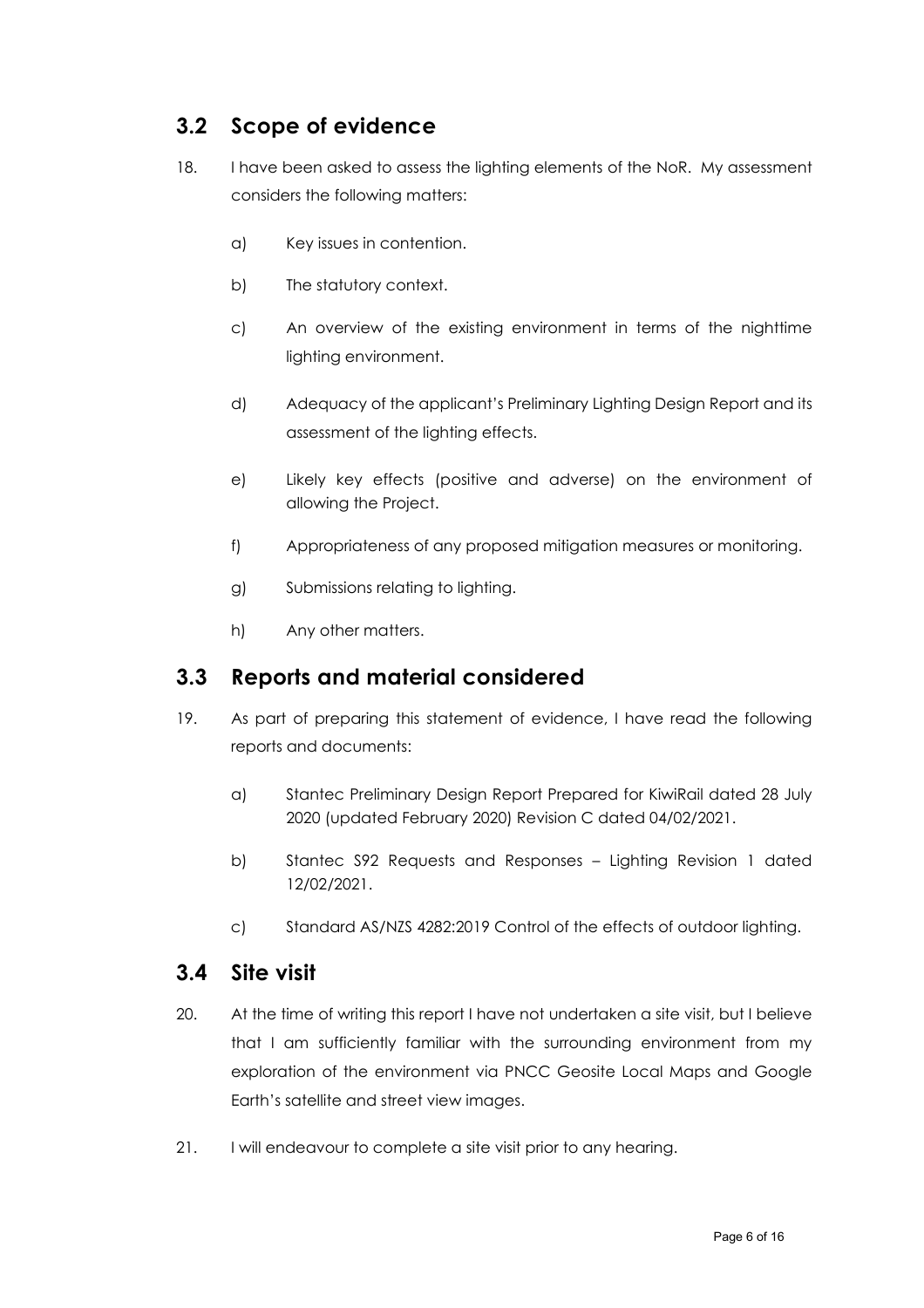### <span id="page-6-0"></span>**3.5 Statutory Context**

- 22. The relevant statutory documents and provisions relevant to the evaluation of the NoR have been set out in the s42A Planning Assessment. For the purposes of preparing this evidence, I have had particular regard to the following statutory provisions and direction that are particularly relevant to the topic area I address.
- 23. PNCC District Plan, section 12A, R14A.4.1 Permitted Activity, Performance Standards (a) Maximum Height requires *All buildings and structures shall comply with R13.4.7.1 (Airport Protection Surface) or 9 metres whichever is the lower.*
- 24. PNCC District Plan, section 12A, R14A.4.1 Permitted Activity, Performance Standards (f) Lighting has two requirements:
	- i. Compliance with  $R11.6.1.1(a)(VI)$ .
	- ii. Any artificial lighting must be shielded from the approach and take-off paths to and from the Palmerston North Airport.
- 25. Rule R11.6.1.1(a)(VI) requires *All exterior lighting must be designed and installed to ensure* compliance *with AS Standard 4282.* This standard has been recently superseded by AS/NZS 4282:2019 - Control of the obtrusive effects of outdoor lighting. Therefore, AS/NZS 4282:2019 is the most relevant standard for light effects.
- 26. The above district plan standards and requirements have guided my assessment of the lighting impacts.

## <span id="page-6-1"></span>**4 Existing Environment**

27. The existing night-time ambient light conditions are predominantly those of a sparsely inhabited rural and semi-rural environment but there is also an industrial environment to the southwest of the NoR. AS/NZS 4282:2019 provides recommended lighting effects limits, with different magnitudes of limits provided for different lighting environment zones. I have assessed the sparsely inhabited rural and semi-rural environments as *A2 Low district brightness Lighting Environmental Zone* and the industrial environment as an *A4 High district brightness Lighting Environment Zone.*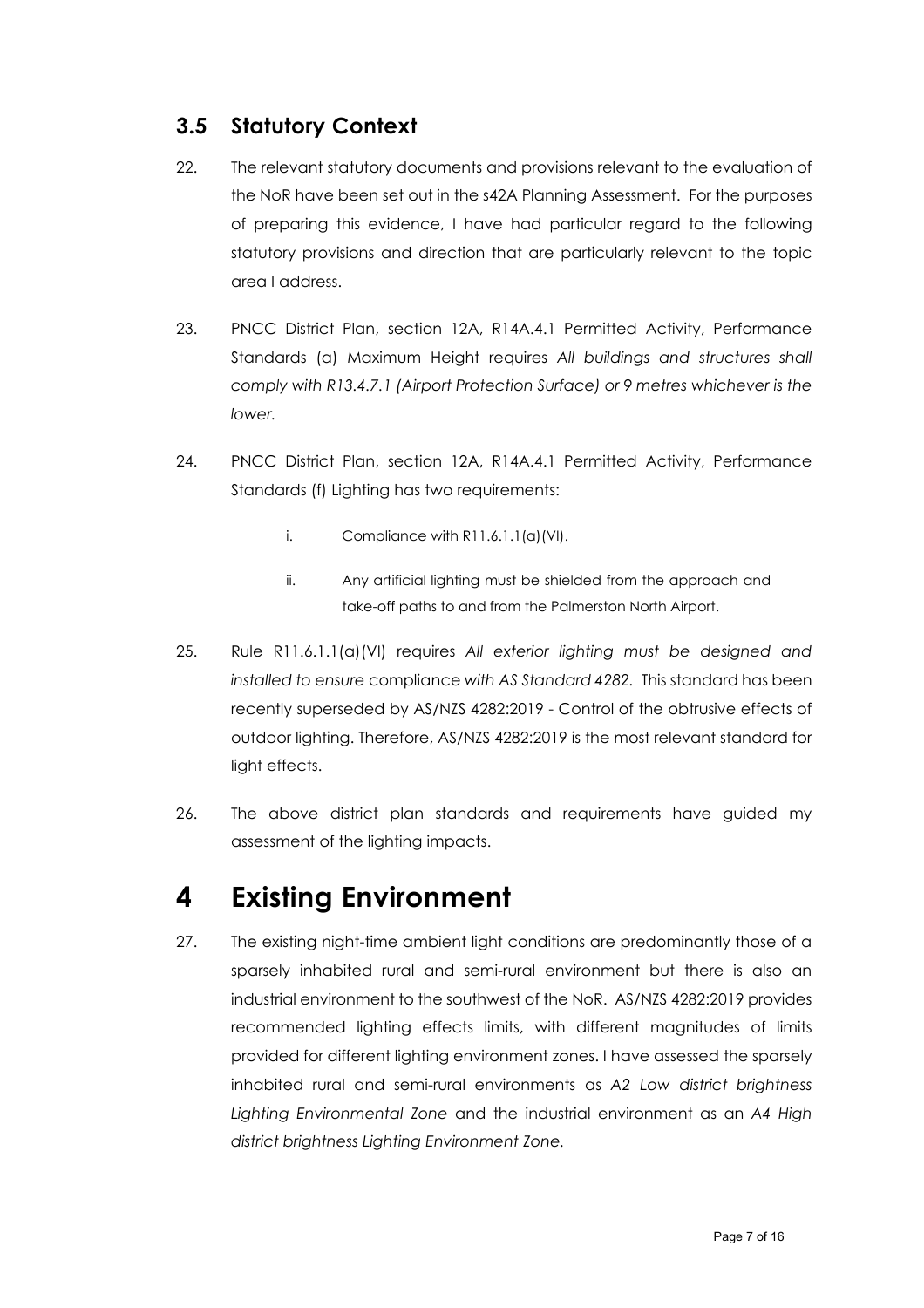# <span id="page-7-0"></span>**5 Data Collection and Assessment Techniques**

28. Stantec have used Lighting Analysts AGI32 lighting design software for modelling the performance and effects of the proposed lighting. AGI32 is widely used by New Zealand lighting designers, it is the software I use for all my outdoor lighting designs and assessments, and it is my experience that it provides a high level of accuracy with respect to the actual installed lightings performance and effects.

# <span id="page-7-1"></span>**6 Project Effects**

- 29. The Stantec Preliminary Lighting Design Report has assessed the obtrusive light effects in accordance with the recommendations of AS/NZS 4282:2019 and its recommended limits for Lighting Environmental Zone A2. I concur with their approach and the use of the Zone A2 limits across all neighbouring residential dwellings.
- 30. Stantec modelling of lighting effects on nearest residential dwelling is provided, this modelling included the proposed acoustic barriers, which provide some mitigation of spill light beyond the site boundaries but limited effect on mitigating glare.
- 31. Stantec modelling results show that spill light to residential dwellings will be to acceptable levels because they are within the AS/NZS 4282:2019 limits for Zone  $A2$ .
- 32. Stantec modelling results show that skyglow effects (Upward Light Ratio is the lighting technical parameter) will be to acceptable levels because it is within the AS/NZS 4282:2019 limits for Zone.
- 33. Stantec modelling results show that glare to residential dwellings will be significant, of the 32 dwellings considered, only 3 meet AS/NZS 4282:2019 curfew limits for glare and 50% do not meet every day (non-curfew) glare limits. The effects of these levels of glare on surrounding dwellings would be significant and unacceptable. I expect that glare can be reduced to meet the non-curfew and curfew limits of AS/NZS 4282:2019 as part of detailed design and can be satisfied as a condition of the NoR for the lighting detailed design, with a detailed design package to be submitted for technical review and certification by Council.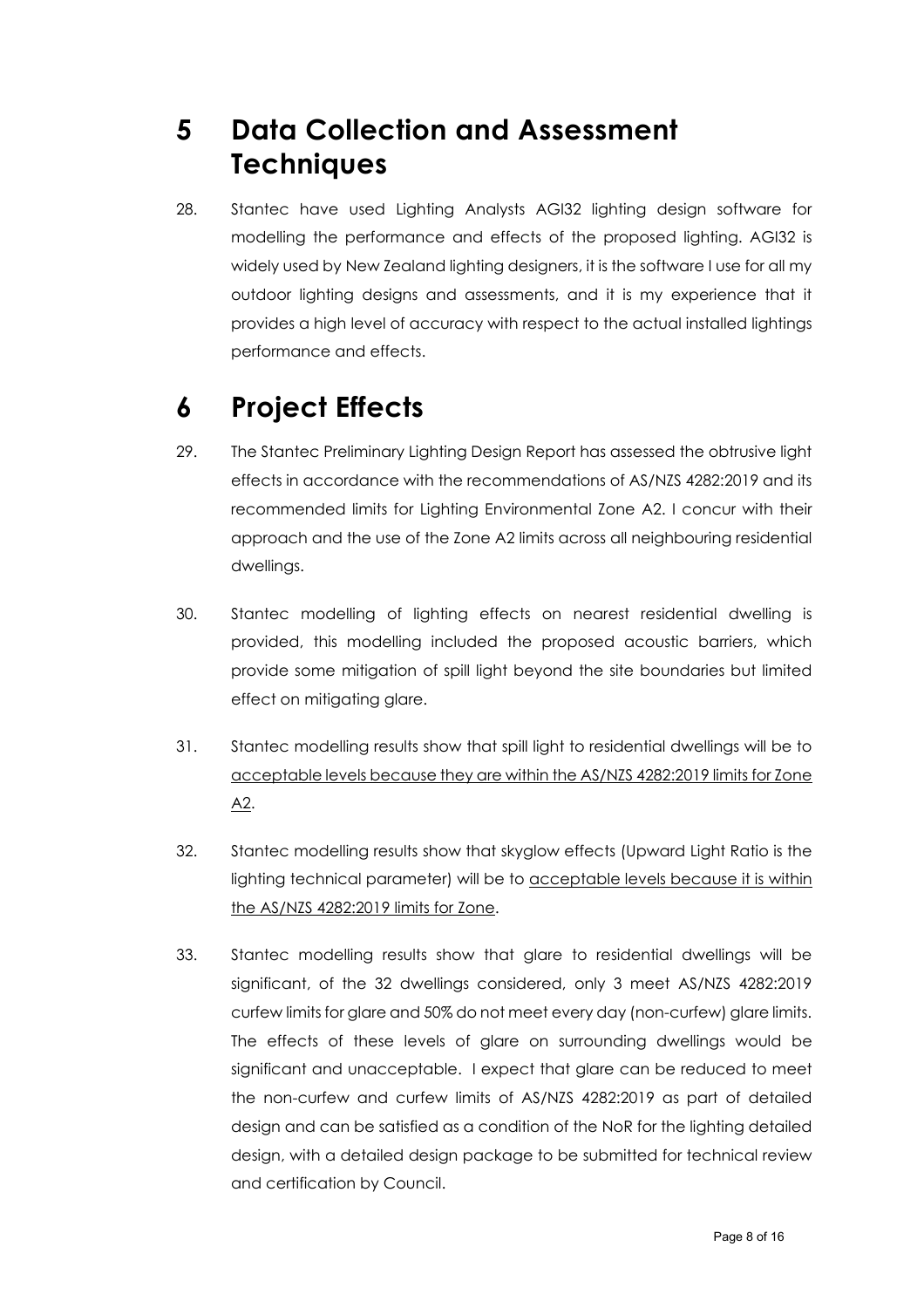- 34. The Stantec Preliminary Design Report has not assessed or considered the effects of the proposed lighting on road users. AS/NZS 4282:2019 requires road user glare effects to be controlled via Threshold Increment calculations in accordance with recommendations of AS/NZS4282:2019. As Threshold Increment calculations are related to glare I expect that the effects of the Stantec preliminary lighting design on road users will also be significant and unacceptable levels. I expect that the effects on road users can be reduced to meet the Threshold Increment limits of AS/NZS 4282:2019. To ensure that these effects are considered in the lighting detailed design I recommended including this as a condition of the NoR for the lighting detailed design.
- 35. Under carriage lighting has not been assessed and will be developed as part of detailed design. Under carriage lighting is track level lighting that illuminates the under carriage of a train when it passes over it. I do not expect its effects to be adverse as it would be at ground level and directed upwards but recommend it is included in the lighting detailed design report to be submitted for technical review and certification by Council.
- 36. Low level security lighting has not been assessed and will be developed as part of detailed design. I do not expect its effects to be adverse as I expect it will be from 6-8m lighting poles with luminaires that direct light below the horizontal but recommend it is included in the lighting detailed design report to be submitted for technical review and certification by Council.
- 37. Stantec Design Report, clause 4.5 provides illuminance design results for the outdoor operational areas. I note that average illuminance level ranges from 31.6 to 39.4 lux, and in some instances, they are up to 50% higher than the recommended design target. The associated increase in effects is not significant here and does not have a significant effect on the magnitude of glare. Therefore, it is my opinion that this is an acceptable lighting level and contributes to the Health & Safety of Freight Hub occupants.
- 38. It is my opinion that the illumination levels proposed are appropriate for the health, safety, and security within the Freight Hub, they are similar to the levels provided within a supermarket carpark. As noted earlier these illumination levels are not resulting in unacceptable levels of spill light and skyglow effects to the surrounding dwellings.
- 39. I note that intervening trees are not included in the Stantec light spill calculations but are included in the glare calculations. Generally, you only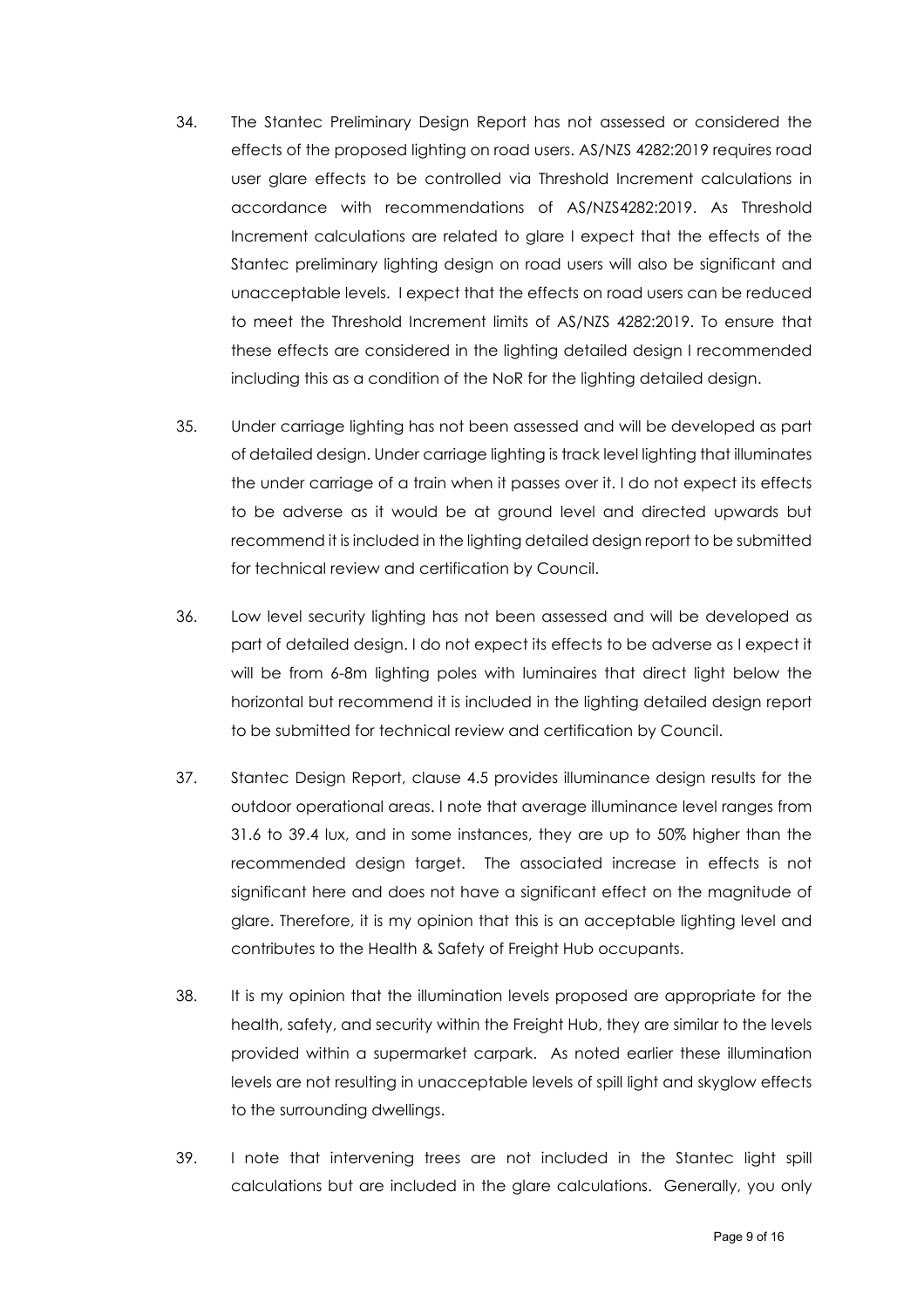consider the mitigation offered by trees as a "last resort" mitigation measure. I expect in this case the trees have been added to mitigate the glare to neighbouring dwellings, but due to the height of the poles relative to the tree heights, the trees are not managing to block views of the glary floodlights. As the spill light complies with the AS/NZS4282:2019 recommended limits there was no need to include the trees in the spill light calculations.

40. Part of the proposed designation site is zoned industrial, but other parts are zoned rural and residential (and these zones will adjoin the site once established). In the lighting report Stantec have used the spill, glare and upward light limits recommend for an A2 low district brightness (rural) environment from AS/NZS 4284:2019, so they have applied the lowest limits to all of the surrounding dwellings irrespective of the zones. I support this approach as it provides protection of residential rural amenity to all surrounding dwellings.

#### <span id="page-9-0"></span>**6.1 Construction Phase Effects**

41. If night-time construction works is planned, then I recommend that a Construction Lighting Management Plan (CLMP) is a NoR condition. The CLMP would be required to address the potential effects from construction vehicle headlight sweep, security lighting and working lights. The CLMP would require the effects of security lighting and working lights to be in accordance with AS/NZS4282:2019 and headlight sweep would be managed by ensuring that vehicles exiting the site at night do not project headlight beams onto the bedroom windows of surrounding dwellings.

#### <span id="page-9-1"></span>**6.2 Operational Phase Effects**

42. The Stantec lighting report only provides the full build-out design. Light effects for each operational phase should be reviewed at each phase, first a review of the associated lighting detailed design prior to construction and then a review of the actual effects of the installed lighting immediately after commissioning of phase lighting. I have recommended appropriate conditions to capture this requirement.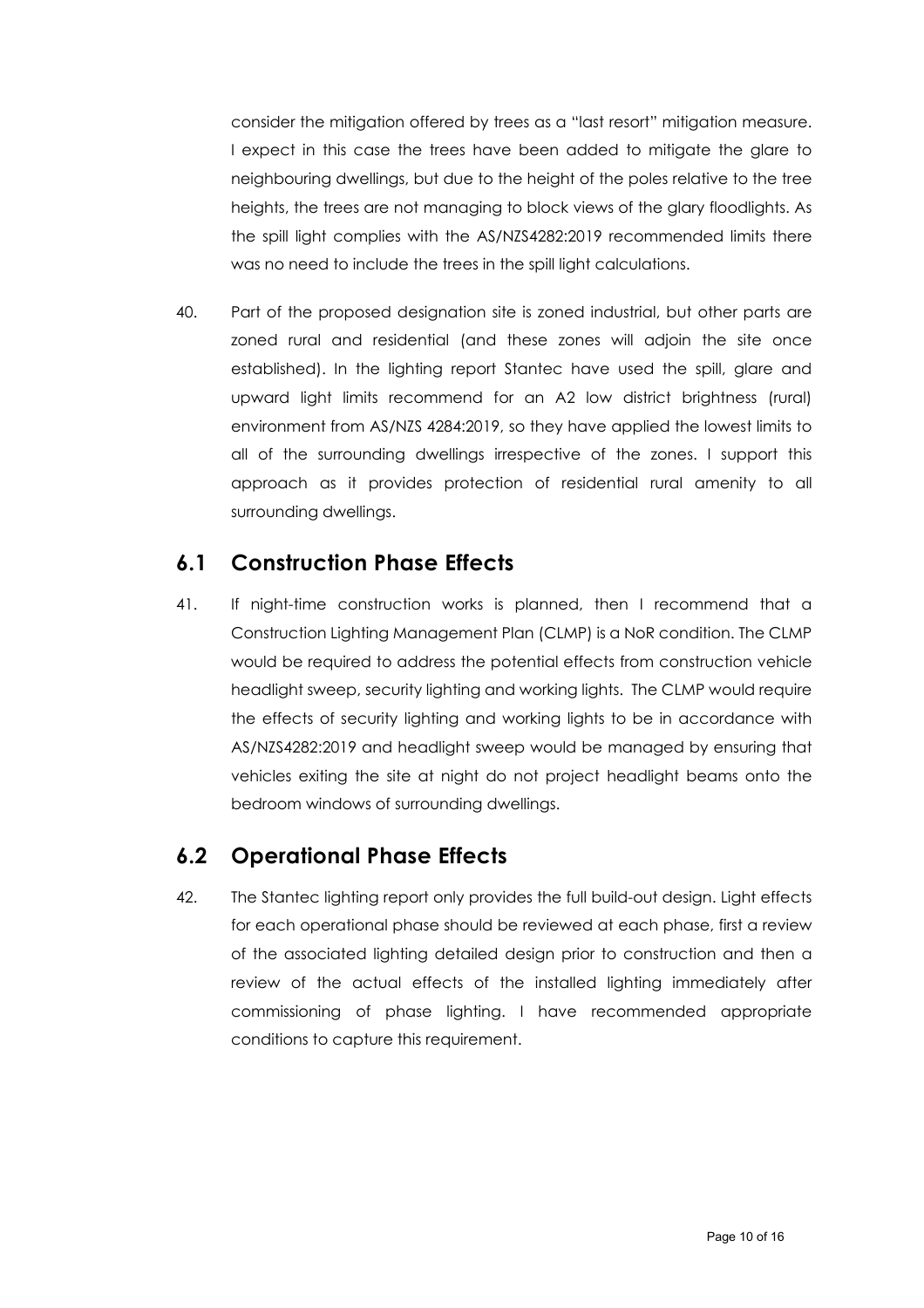# <span id="page-10-0"></span>**7 Mitigation**

- 43. The proposed acoustic barriers have been included in the Stantec lighting model, with the barriers providing some mitigation of spill light onto the nearest residential dwelling, but limited effect on mitigating glare.
- 44. To mitigate the lighting preliminary design's high levels of glare to surrounding dwellings I concur that the measures put forward in the s92 response 12 February 2021 would be effective to mitigate the glare. Additionally, selective dimming of offending floodlights to reduce their brightness could also be considered by Kiwirail.
- 45. The Stantec Lighting Report states the calculated Sky Glow UWLR of 0.003 which is well below the AS/NZS4282:2019 Zone A2 limit of 0.01. The Sky Glow could be reduced further by applying International Dark-Sky Associations recommendations on good lighting. These include the following which are applicable to the proposed lighting:
	- a. Use lights with 3000K colour temperature LEDs in lieu of the proposed 4000K LED's, this can be expected to reduce the blue light content within the white light by up to 25%. The blue light spectrum produces more scattering of light in the atmosphere which is a primary contributor to sky glow.
	- b. Minimise the light projected at or above the horizontal, ideally no lights should be tilted above the horizontal and no lights should project light above the horizontal. In the Stantec Lighting Design the following lights have tilts above the horizontal:
		- Type B, 7.3m height pole, 5° tilt
		- Type G, 22m height pole, 5° tilt
		- Types J & K, 22m height pole, 10° tilt.
		- Type L, 12m height mounted on face of buildings, 20° tilt
	- c. Do not overlight, only provide the lighting level required for the user/task. It is my opinion that the proposed lighting design levels meet this recommendation.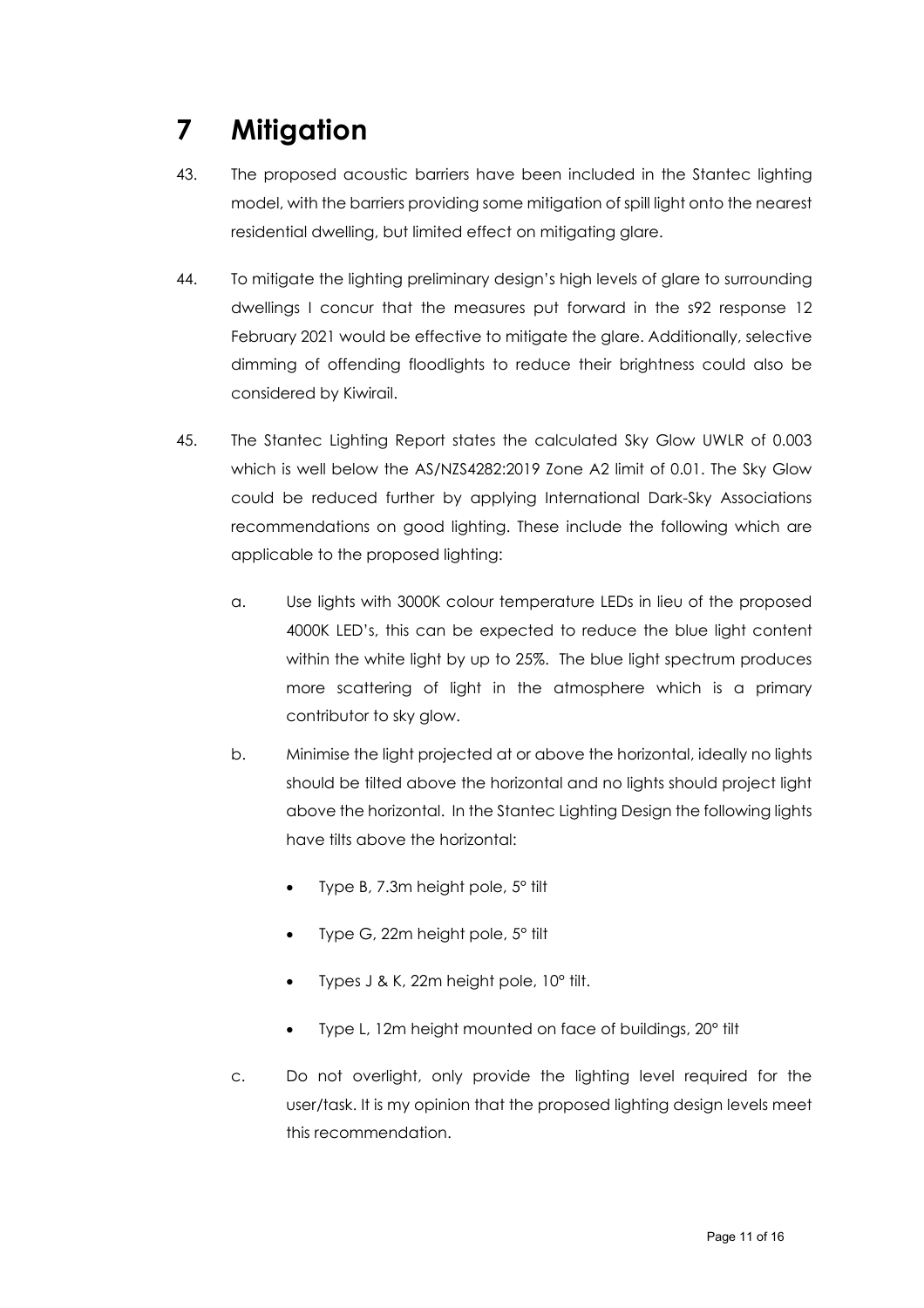d. Turn off lights when not required. An Operations Lighting Management Plan coupled with appropriate lighting control system is recommended, so that lights are turned off when not required for operational safety.

### <span id="page-11-0"></span>**8 Review of submissions**

- 46. Aviation risks have been raised by submitters S5 Palmerston Airport and S54 Airways Corporation. They request that KiwiRail submit a request to the Civil Aviation Authority NZ for a Part 77 determination. I concur with this request and recommend that this is completed prior to construction of light towers. From my experience with the Colquhoun Park softball lights RC where I assisted with the preparation of a Part 77 determination application, the proposed lighting effects do not present any issues for aircraft. Provided lighting poles and construction cranes are no more than 18m above surrounding trees then under CAA Rules Part 77 their structure is not considered a hazard in navigable airspace.
- 47. Effects on air traffic control services has been raised by submitter S54 Airways Corporation. From my experience with the Colquhoun Park softball lights RC where we met with PN Airways Corporation technical personal, visited the Airport Control Tower (ACT) and discussed lighting effects with the on-duty traffic controllers, it is important that any proposed lighting near the airport has no detrimental effect on traffic controller vision within the ACT, and in particular that they will not experience any discernible brightness that would hinder their observations. In relation to the proposed lighting, it will be the brightness of floodlights in the direction of the ACT that needs to be mitigated. Therefore, it is my recommendation that a condition of the NoR is that glare to the ACT also meets the AS/NZS4282 limits for Zone A2.
- 48. Roof glare and its associated hazard of presenting sun strike to pilots and traffic controllers has been raised by submitter S54 Airways Corporation. With the Hub buildings being located to the north of the PN Airport and the Air Control Tower it is important that the building design mitigates any potential roof glare to the south, consideration of roof material, roof orientation and roof slopes is required. I concur that this is a potential hazard that needs to be considered and therefore I recommend that a condition of the NoR is that the design of all buildings shall mitigate any potential roof glare to the south and particularly the PN Airport Air Control Tower.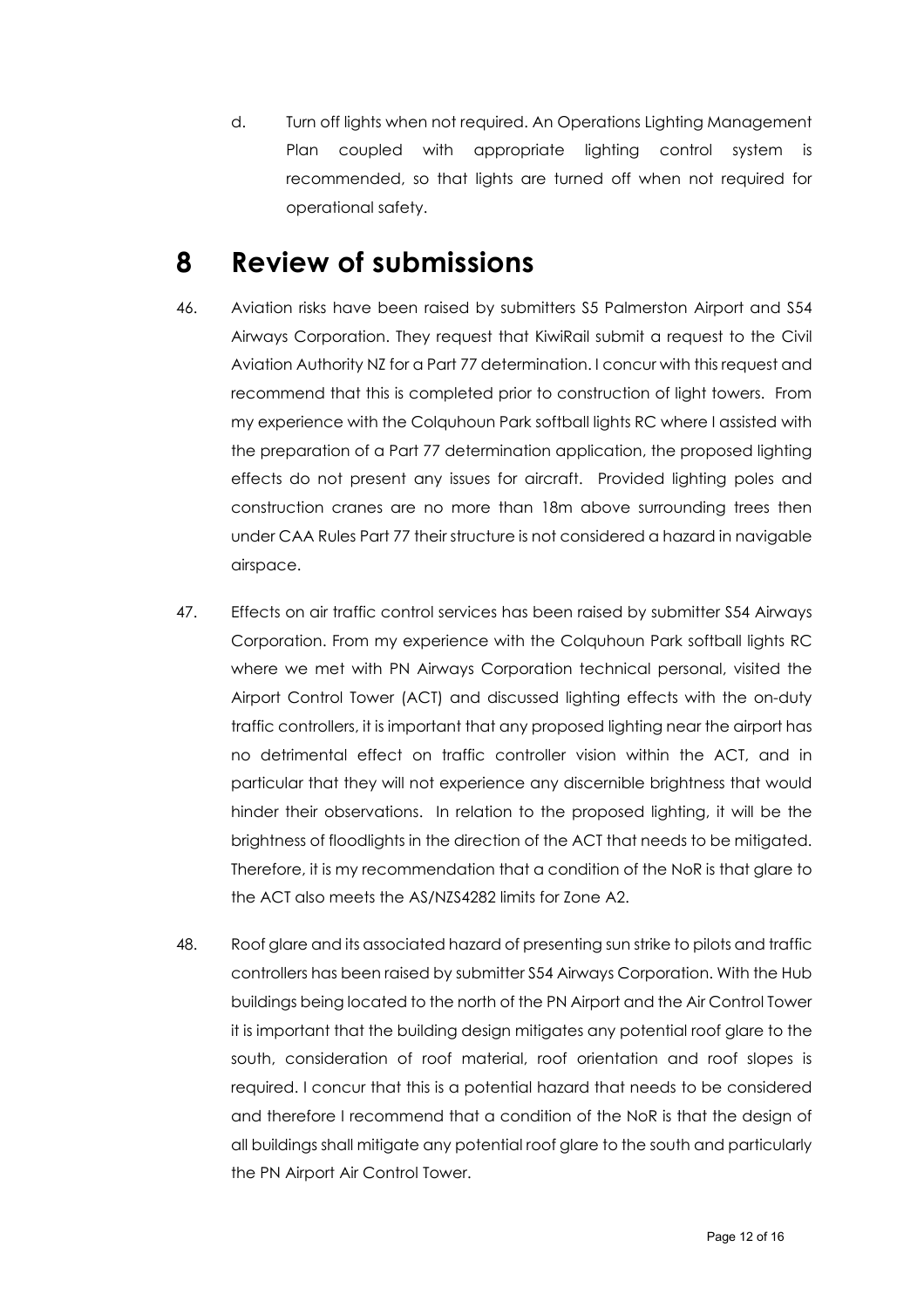- 49. Excessive light pollution is an issue for submitters S1, S2, S6, S7, S10, S22, S35, S36, S50, S57, S64, S70, S87, S90, S91 and S98. If the lighting effects are within the AS/NZS4282:2019 limits for Zone A2, it is my opinion that the effects of light pollution will be less than minor.
- 50. Effects of lighting on sleep is an issue for submitters S2, S34, S35, S36, S53, S57 and S84. If the spill light effects to windows on surrounding dwellings are within the AS/NZS4282:2019 limits for Zone A2, the level of spill light can be considered to be non-obtrusive and at a level I would not expect to affect sleep.
- 51. Loss of enjoyment of the night sky is a concern raised by submitters S7 and S15. The effect of sky glow is that it brightens up the sky and this reduces the viewed brightness of the stars. There will be some sky glow associated with the proposed lighting, but with the Upward Light Ratio being within the AS/NZS4282:2019 limits for Zone A2, the effect on the quality of views of the night sky will be minor. The effect could be mitigated further if the lighting detailed design implemented the mitigation measures I have outlined in section 6 Mitigation.
- 52. *"No process of evaluation or reviewing of light pollution stage by stage. Or even* after *the* event*"* is a concern raised by submitter S6. I concur with this concern and recommend in addition to the condition for review of the final lighting design, a condition for verifying that the installed lighting is in accordance with the submitted lighting design. The lighting effects should also be subject to review.
- 53. An increased risk of theft as the surrounding area will be more visible at night has been raised by submitter S53. Studies on the effects of outdoor night lighting levels show that crime is most often reduced with the increase in lighting levels.

### <span id="page-12-0"></span>**9 Draft Requirement conditions**

- 54. I have reviewed the draft conditions proposed by Kiwirail. I have the following comments.
- 55. Construction Traffic Management Plan, proposed Condition 57, should include a further bullet point along the following lines: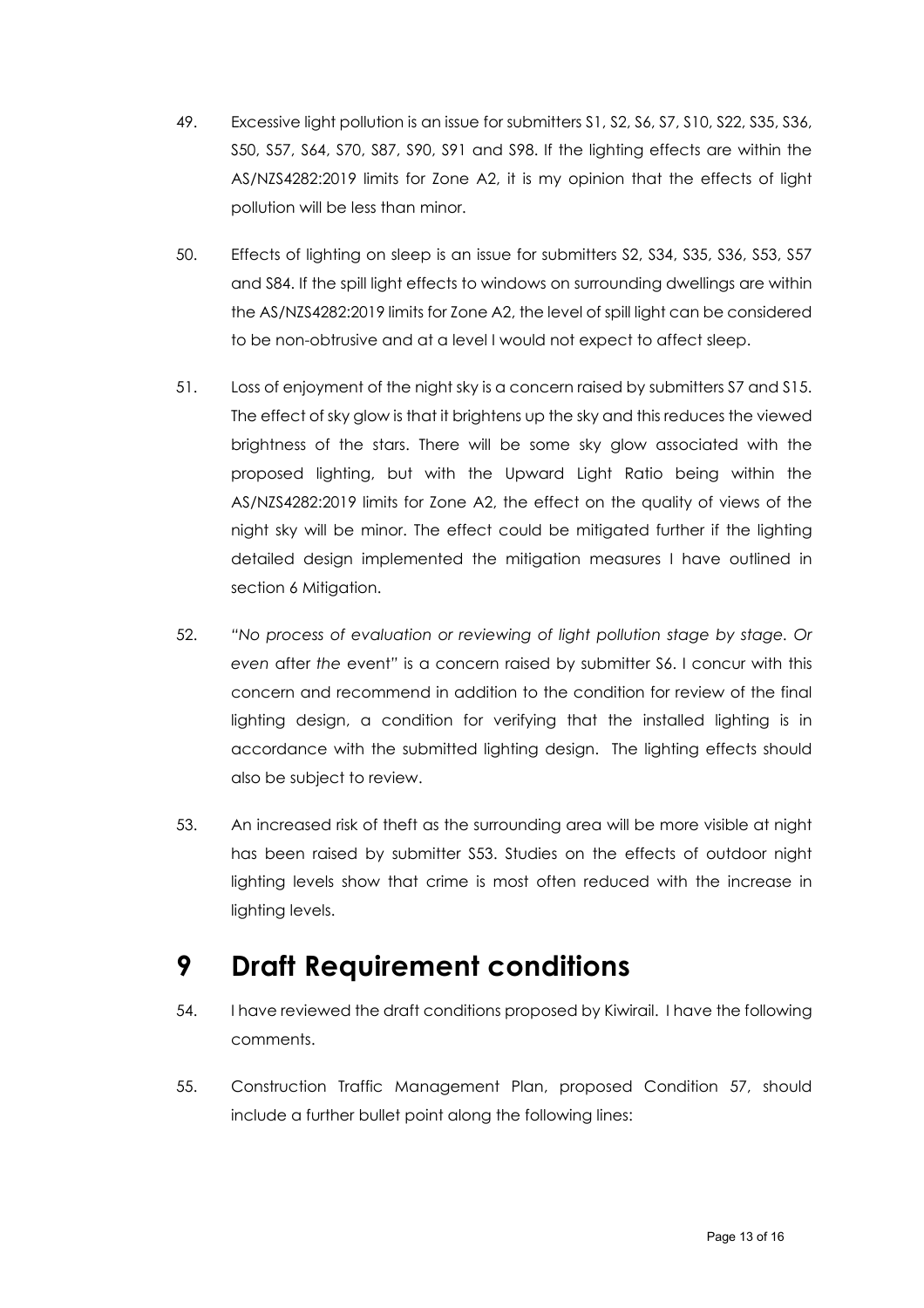*Consider if headlight sweep onto the windows of a residential dwelling bedroom is likely to occur because of construction traffic movements within the site and when exiting the site, if so, provide details for the measures to mitigate its effects.*

56. In relation to Operational Lighting, proposed Condition 63, to ensure that obtrusive lighting effects are adequately mitigated, a requirement to comply with AS/NZS 4282:2019 Zone A2 limits is recommended. The last sentence can be added to along the following lines:

> and AS/NZS 4282:2019 – Control of the obtrusive effects of outdoor lighting, Zone A2 limits.

- 57. In relation to Operational Lighting, Condition 64, to ensure that the details and effects of the low security lighting and the under-carriage lighting are reviewed I recommend adding them to the list of items the submitted Lighting Design Plan is to include. Accordingly append to the bullet point list wording along the following lines:
	- (d) details of low security lighting.

(e)details of under-carriage lighting.

58. In relation to Operational Lighting, proposed Condition 64, to ensure that the effects of the lighting on road users is considered and mitigated to meet the recommendations of AS/NZS4282:2019 I recommend adding this requirement to the list of items the submitted Lighting Design Plan is to include. Accordingly append to the bullet point list wording along the following lines:

(f) Threshold Increment in accordance with AS/NZS4282:2019.

59. In relation to Operational Lighting, proposed Condition 64, to ensure that there are no adverse lighting effects on traffic controller observations from the PN Airport Control Tower I recommend adding this requirement to the list of items the submitted Lighting Design Plan is to include. Accordingly append to the bullet point list wording along the following lines:

> (g) Show that glare to the PN Airport Control Tower meets the AS/NZS4282 limits for Zone A2.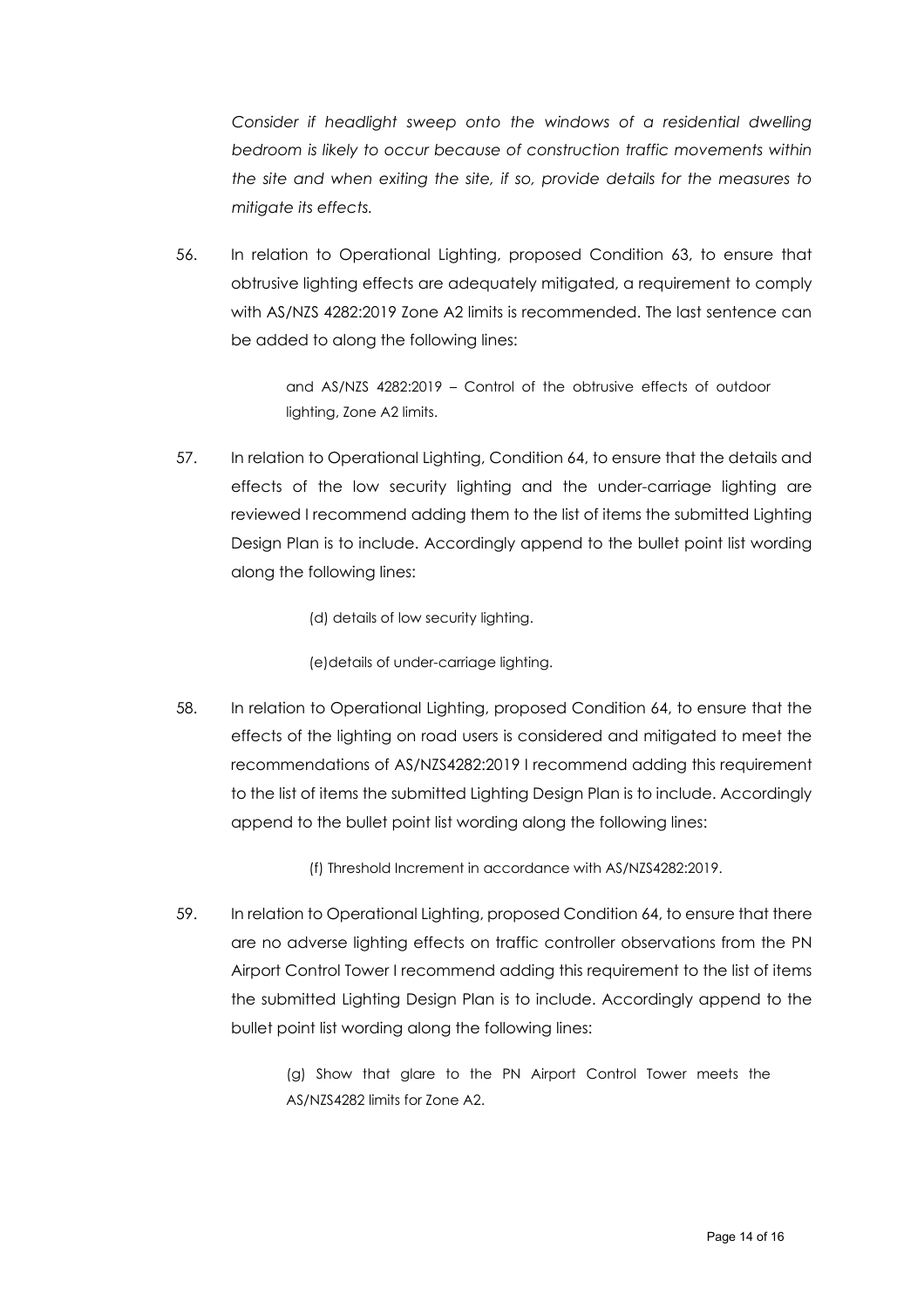60. In relation to Operational Traffic Management Plan, proposed Condition 67, include further bullet point to the requirements wording along the following lines:

> Consider whether headlight sweep onto the windows of a residential dwellings bedroom is likely to occur as a result of night-time traffic movements within the site and when exiting the site. If so, provide details for measures to mitigate its effects.

- 61. In my evidence I have provided recommendations for additional NoR conditions. They include the following:
- 62. To provide control of the effects of lighting associated with night-time construction I recommend adding a requirement for a construction lighting management plan to be submitted in advance of construction works. Suggested wording along the following lines:

Prior to the commencement of construction works, submit Construction Lighting Management Plan (CLMP) for technical review and certification. As a minimum the CLMP shall detail how the effects of security lighting and working lights will comply with AS/NZS4282:2019 Zone A2 limits for spill light, glare and Threshold Increment. Also detail how headlight sweep is managed to ensure that vehicles exiting the site at night do not project headlight beams onto the bedroom windows of surrounding dwellings.

63. As requested by submitters S5 Palmerston Airport and S54 Airways Corporation add a requirement for Kiwirail to obtain a CAA NZ Part 77 determination in advance of construction works. Suggested wording along the following lines:

> Prior to the commencement of construction works, obtain a CAA NZ Part 77 determination for all proposed lighting poles and outdoor lighting effects.

64. Roof glare is a potential hazard that needs to be considered and therefore I recommend adding the following condition:

> The design of all buildings shall mitigate any potential roof glare to the south and particularly the PN Airport Air Control Tower.

65. To ensure the installed lighting is in accordance with the submitted and Council certified lighting design I recommend adding a requirement for